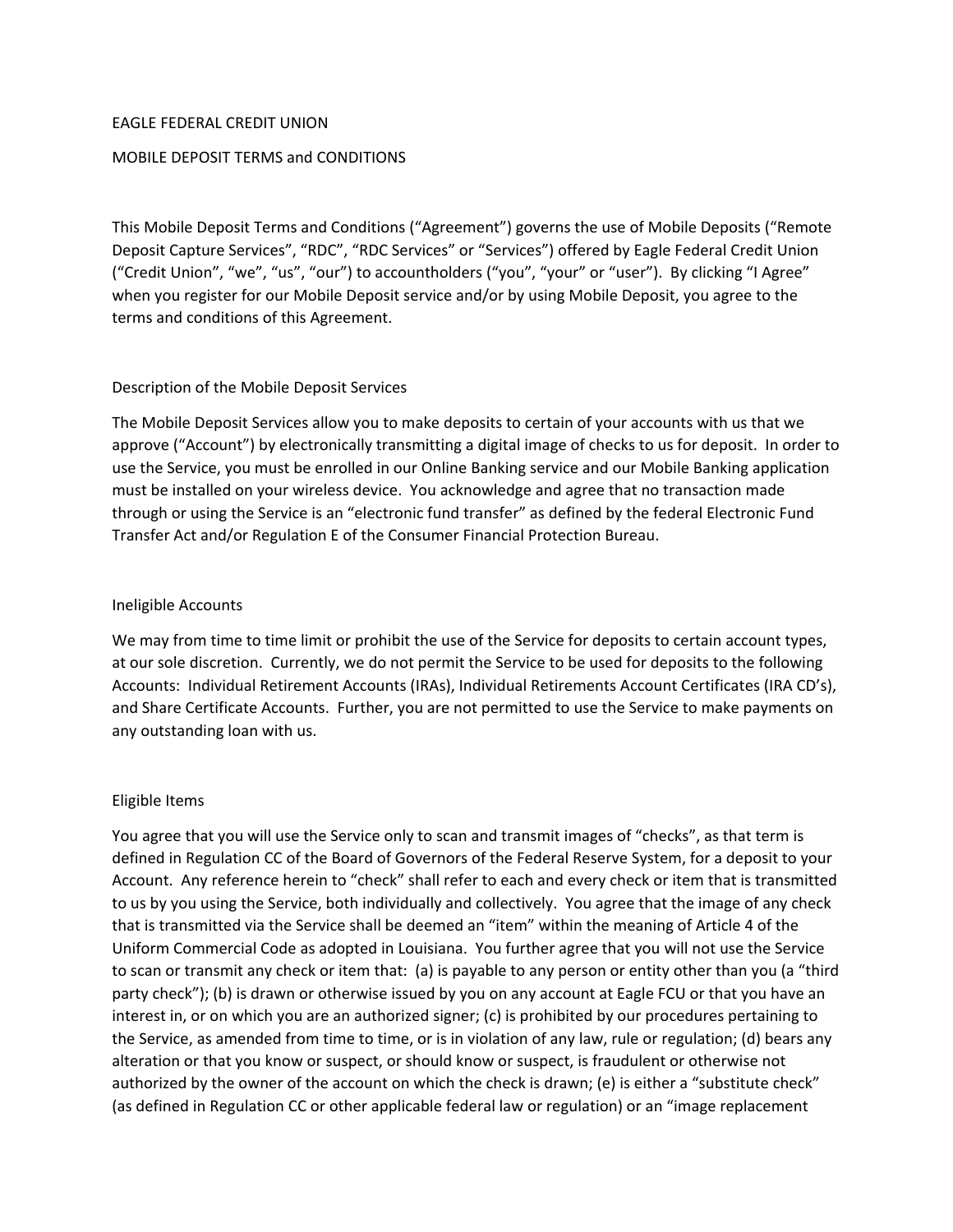document" that purports to be a substitute check; (f) is drawn on a financial institution that is located outside of the United States; (g) is a "remotely created check" as that term is defined in Regulation CC; (h) is not payable in United States currency; (i) is dated more than six (6) months prior to the date of scanning and transmission or is "post-dated"; (j) is payable jointly, unless the check is being deposited to an Account in the name of all payees on the check; (k) is payable on sight or is a payable through draft, as defined in Regulation CC; (l) has any endorsement on the back other than the endorsement specified in this Agreement; (m) has previously been submitted through the Service or through any remote deposit capture service offered by any other financial institution; (n) is drawn or otherwise issued by the U. S. Treasury; (o) is not acceptable to us for deposit into your Account as provided in the deposit agreement that governs your Account; or (p) is cash, a money order, cashier's check, or traveler's check (any of the foregoing being herein referred to as a "Prohibited Check").

## Image Quality

The image of any check transmitted to us through the Service must, in our sole and absolute judgment, be legible and contain images of the front and back of the check. The image quality of the check must meet the standards for image quality established by the American National Standards Institute ("ANSI"), the Board of Governors of the Federal Reserve, or any other regulatory agency, clearinghouse or association. These requirements include, but are not limited to, ensuring the following information can be clearly read and understood by sight review of the check image: (a) the amount of the check (both written and numeric); (b) the payee; (c) the signature of the drawer (maker); (d) the date the check was written; (e) the check number; (f) pre-printed information that identifies the drawer and the financial institution on which the check is drawn, including the MICR encoded account number and financial institution routing/transit number; (g) all other information placed on the check prior to the time an image of the check is captured, such as any endorsements applied to the back of the check.

## Endorsements

You agree to restrictively endorse any check transmitted through the Service by supplying the following verbiage: "For Deposit Only, Eagle FCU Account #\_\_\_\_\_", followed by your Credit Union account number, and your legally‐binding signature to endorse the check. For example, a proper endorsement would appear as follows:

For Deposit Only Eagle FCU Account #123456

s/ John A. Doe

You further agree that we may handle and process any check image you transmit to us through the Service in accordance with the terms of this Agreement notwithstanding any restrictive, qualified, or conditional endorsement you may apply to the check without our approval or direction.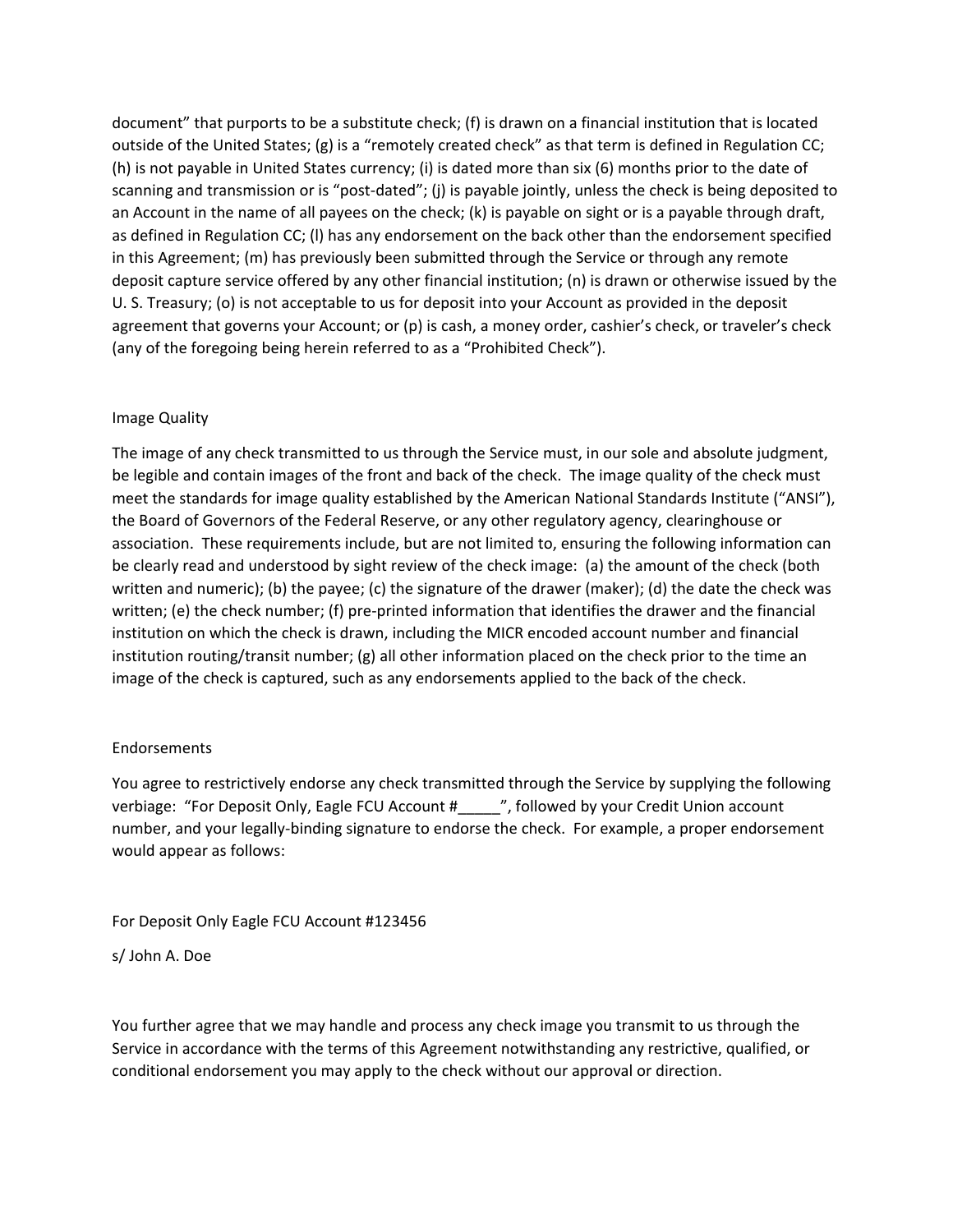#### Security Procedures

You agree to follow any and all procedures, instructions, and guides for use of the Service as we may require from time to time and download each software update as it is available by us to you. We may require you to use a user identification code, a personal identification number, and/or passwords and other security procedures (collectively, "Service Access Procedures") to access the Service. You agree at all times to comply with the Service Access Procedures, to safeguard the confidentiality of the Service Access Procedures, and to notify us immediately if you have any reason to believe the security or confidentiality of the Service Access Procedures has been compromised or breached.

#### Receipt of Images

We have no obligation to accept any check or image you transmit to us through the Service, and we may reject any check or image that you transmit in our sole and absolute discretion without liability to you. You agree that we are not responsible or liable to you for images that are dropped during transmission, which we do not receive, or that are intercepted or altered by, or misdirected to, any unauthorized third party. You assume the risk that any check image or information from a check image may be intercepted or misdirected during transmission. An image shall be deemed received by us when the funds are deposited to the account. Such confirmation only confirms the receipt of the image and does not confirm that the transmission was complete or error free, or that the amount of the check will be finally collected from the drawee institutions and/or credited to your Account. If, after we confirm the receipt of a check image, we determine that the check is a Prohibited Check, you agree that we may charge the amount of the check back to your Account. You agree that we will not be liable to you for any loss, costs, or fees as a result of the exercise of our chargeback rights.

#### Funds Availability

You agree that check images transmitted using the Service and the funds represented by the checks are not subject to the funds availability requirements of Regulation CC. Except as otherwise provided in this Agreement, and subject to the requirements of applicable law or regulation, funds from any check transmitted through the Service will be available after final payment with respect to the check is made by the drawee of the check, and any credit of funds to your Account before that time is provisional. As a general rule, funds from deposits made by the Mobile Deposit Service will be made available to you on the third Business Day following the Business Day on which we accept the check image from you. However, these funds may not be available based on such factors as creditworthiness, the length and extent of your relationship with us, transaction and experience information, and such other factors as we, in our sole discretion, deem relevant, and/or based upon funds availability options we may offer to you in connection with the Service. You acknowledge and agree that no funds availability option we offer constitutes a promise or guarantee that check funds will be finally collected from the drawee institution and/or finally paid to you. In any event, we reserve a right of chargeback to your Account, in the event of dishonor or nonpayment by the drawee institution, and we reserve the right to chargeback all applicable fees in the event of such dishonor or nonpayment and/or any resulting chargeback (including, but not limited to, returned deposit item fees and overdraft fees). For purposes of this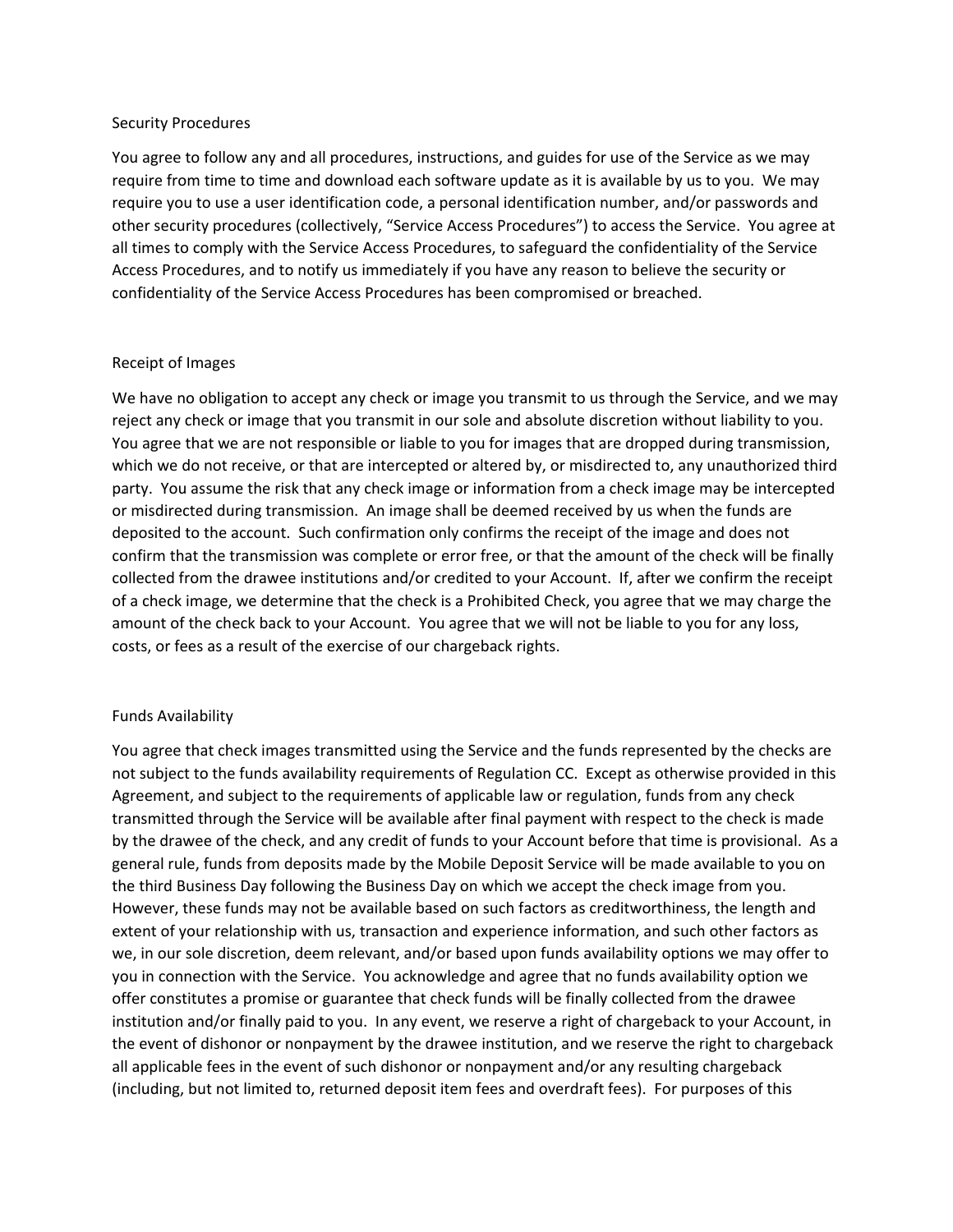Service, the term "Business Day" means Monday, Tuesday, Wednesday, Thursday or Friday, except when those days are holidays or days on which we may be closed due to emergency conditions. Check images received by us before 4:30 p.m. Central Standard Time on a Business Day will be processed on the same day. Check images received by us after 4:30 p.m. Central Standard Time will be processed on the next Business Day.

#### Contingency Plan

The Mobile Deposit Service is provided by us to you as a convenience. Because the Service could be unavailable from time to time for various reasons, you should not rely on the Service as the sole means of depositing checks to your Account. If you wish to deposit any check to your Account and you are unable to transmit the image of the check to us through the Service or are unable to use the Service in compliance with the terms of this Agreement for any reason (including, without limitation, reasons related to communications, equipment or software outages, interruptions or failures), you acknowledge and agree that you are solely responsible for using alternative available means of depositing the check to your Account, such as depositing the check in person at any of our Credit Union branch locations or any Share Branch location. Such alternative means will be governed by the terms and conditions of our Deposit Account Agreement and not by the terms of this Agreement.

#### Errors

You agree to notify us immediately of any suspected errors regarding your use of the Service. You may notify us by calling (225) 927‐1900 or (888) 281‐8485 or writing us at Eagle Federal Credit Union, P.O. Box 64630, Baton Rouge, LA 70896. Any transactions made through the Service will be reflected on your monthly account statement. You understand and agree that you are required to notify us of any error relating to use of the Service by no later than sixty (60) calendar days after the date of the monthly account statement on which the allegedly erroneous transaction appears or should have appeared. You are responsible for any errors that you fail to bring to our attention within such time period.

#### Your Representations and Warranties to Us; Indemnification

Each time you use the Service to transmit any check image to us, you represent and warrant to us that: (a) the check is not a Prohibited Check; (b) you are entitled to enforce the check; (c) all signatures on the front and back of the check are authentic and authorized; (d) the check is not a counterfeit item; (e) the check has not been altered; (f) the check is not subject to a defense or claim in recoupment of any party that can be asserted against you; (g) you have no knowledge of any insolvency proceeding commenced with respect to you or the drawer of the check; (h) the check, in the event of any dishonor or nonpayment by the drawee, is enforceable against both you and the drawer of the check; (i) the check image transmitted by you to us contains an accurate representation of the front and the back of the check and otherwise complies with all the requirements of the Service (including, but not limited to, any endorsement requirements); (j) you will neither create nor transmit through the Service any duplicate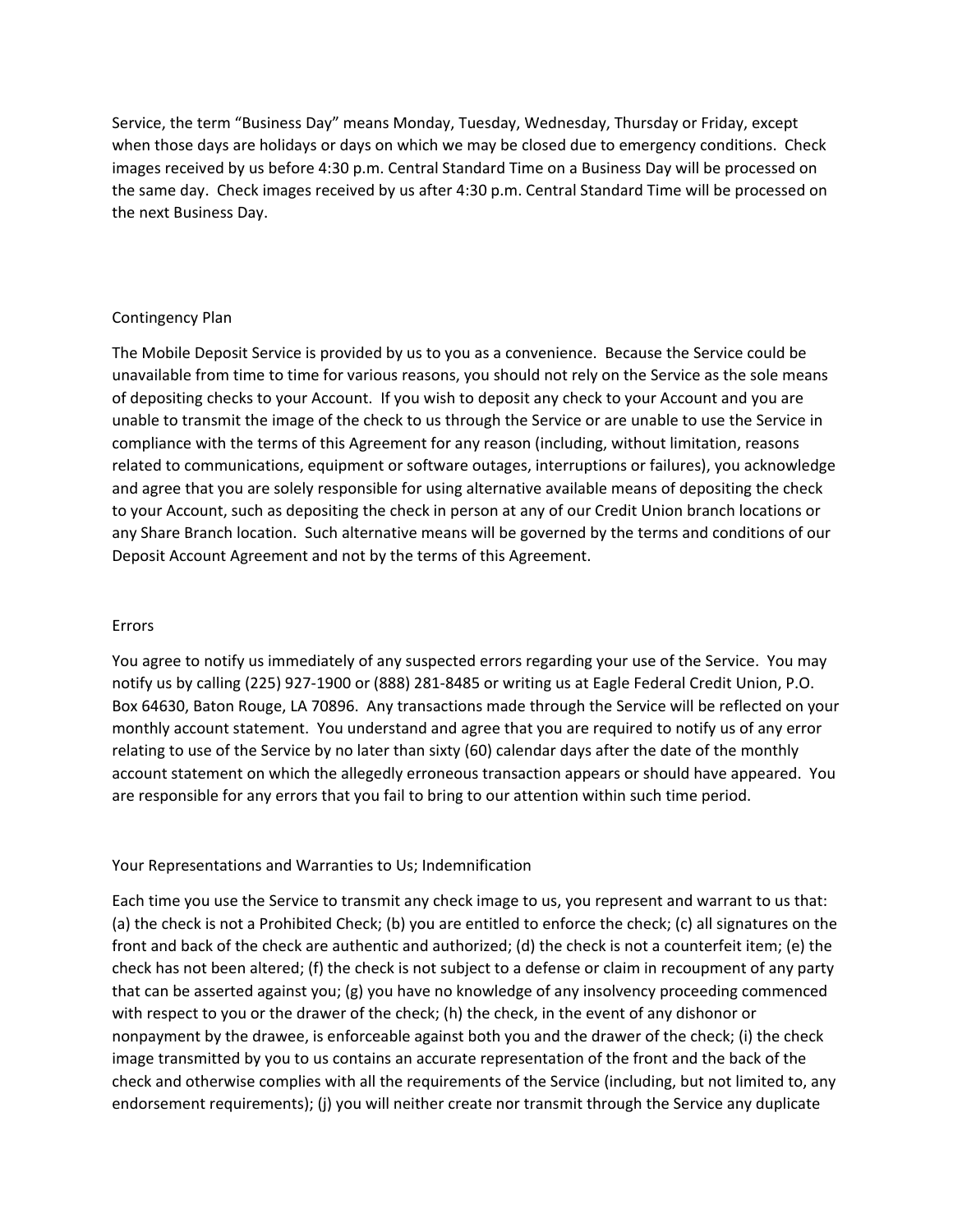image of the check, nor will you deposit or otherwise negotiate the original check; (k) no person or entity will be asked to make payment on the check more than once; (l) neither we nor any subsequent transferees of the check or its image will sustain a loss as the result of the fact that an image of the check, instead of the original check, was accepted by us through the Service, presented for payment, or returned; (m) the image of the check contains no computer viruses or other harmful, intrusive, or invasive codes; (n) all information you have provided to us in connection with the Service and the transaction is complete, true, accurate, and current; and (o) the transaction otherwise complies in all respects with your duties, obligations, and agreements under this Agreement. YOU AGREE TO INDEMNIFY US AND TO HOLD US HARMLESS FROM AND AGAINST ANY AND ALL LOSSES, COSTS, SUITS, DAMAGES, CLAIMS, LIABILITIES, AND EXPENSES (INCLUDING, WITHOUT LIMITATION, REASONABLE ATTORNEY'S FEES) ARISING FROM OR RELATED IN ANY WAY TO YOUR BREACH OF THE FOREGOING REPRESENTATIONS AND WARRANTIES, YOUR USE OF THE SERVICE, AND/OR OUR PROVISION OF THE SERVICE TO YOU. YOUR AGREEMENT TO INDEMNIFY US AND HOLD US HARMLESS WILL SURVIVE THE TERMINATION OF THIS AGREEMENT FOR ANY REASON.

## Storage of Original Checks

After you transmit any check image to us and receive confirmation from us that we have received the image, you agree to securely store the original check for a period of sixty (60) days ("Check Retention Period"). During the Check Retention Period, you agree to take appropriate measures to ensure that (a) only authorized persons will have access to the check; (b) the information contained on the check will not be improperly disclosed; and (c) the check will not be duplicated or negotiated in any form. Promptly after the expiration of the Check Retention Period, you agree to destroy the original check, mark it "VOID", or otherwise render it incapable of further transmission, deposit, negotiation or presentment. During any time the original check or a copy or image thereof is available to you or in your possession, you agree to furnish it to us upon request.

## Transaction Limits

We may from time to time impose or change limits on your use of the Service, including but not limited to, limits on the dollar amount and/or the number of checks you may transmit using the Service. We may accept or reject any transaction you attempt in excess of these limits in our sole discretion. The current limits are as follows:

Only one check may be deposited per transaction

No more than 3 deposits per day Single transaction amount of \$1,000 Daily transaction totals not to exceed \$1,000 No more than 10 deposits per month

No more than \$5,000 per month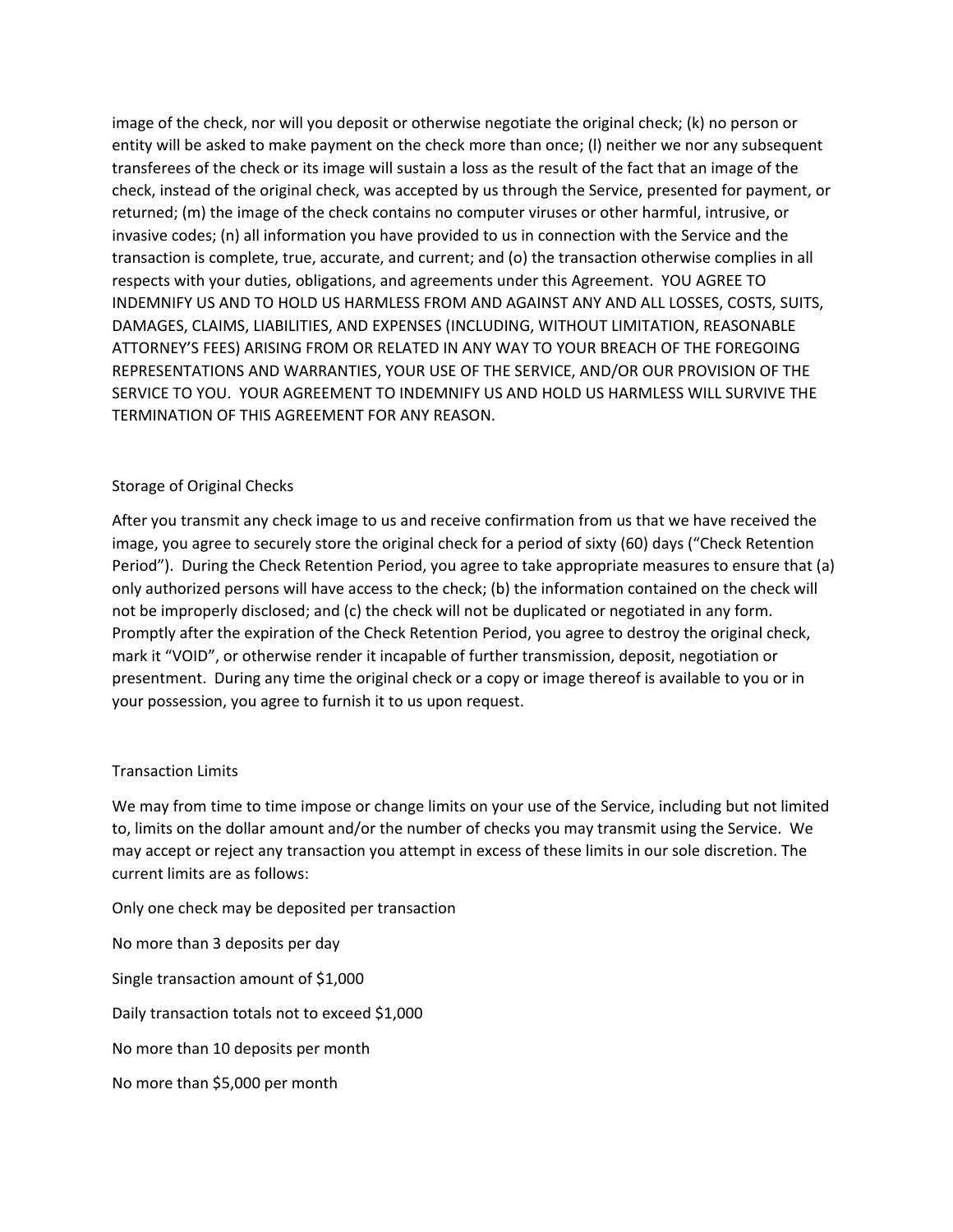## Presentment and Collection

The manner in which checks and images transmitted through the Service are cleared, presented for payment and collected shall be in our sole discretion subject to the Deposit Account Agreement governing your Account.

# Disclaimer of Warranties by Us

YOU AGREE YOUR USE OF THE SERVICE AND ALL INFORMATION AND CONTENT (INCLUDING THAT OF THIRD PARTIES) IS AT YOUR OWN RISK AND IS PROVIDED ON AN "AS IS" AND "AS AVAILABLE" BASIS. WE DISCLAIM ALL WARRANTIES OF ANY KIND AS TO THE USE OF THE

SERVICES, WHETHER EXPRESS OR IMPLIED, INCLUDING, BUT NOT LIMITED TO THE IMPLIED WARRANTIES OF MERCHANTABILITY, FITNESS FOR A PARTICULAR PURPOSE AND NONINFRINGEMENT. WE MAKE NO WARRANTY THAT THE SERVCIES (I) WILL MEET YOUR REQUIREMENTS, (II) WILL BE UNINTERRUPTED, TIMELY, SECURE OR ERROR‐FREE, (III) THE

RESULTS THAT MAY BE OBTAINED FROM THE SERVICES WILL BE ACCURATE OR RELIABLE AND (IV) ANY ERRORS IN THE SERVICES OR TECHNOLOGY WILL BE CORRECTED.

# Limitation of Liability

YOU AGREE THAT WE WILL NOT BE LIABLE FOR ANY DIRECT, INDIRECT, INCIDENTAL, SPECIAL, CONSEQUENTIAL OR EXEMPLARY DAMAGES, INCLUDING, BUT NOT LIMITED TO, DAMAGES FOR LOSS OF PROFITS, GOODWILL, USE, DATA OR OTHER LOSSES RESULTING FROM THE USE OR THE INABILITY TO USE THE SERVICES INCURRED BY YOU OR ANY THIRD PARTY ARISING FROM OR RELATED TO THE USE OF, INABILITY TO USE, OR THE TERMINATION OF THE USE OF THE SERVICES, REGARDLESS OF THE FORM OF ACTION OR CLAIM (WHETHER CONTRACT, TORT, STRICT LIABILITY OR OTHERWISE), EVEN IF WE HAVE BEEN INFORMED OF THE POSSIBILITY THEREOF. WARNING: THIS SERVICE SHOULD NOT BE USED WHILE YOU ARE OPERATING A MOTOR VEHICLE.

# Mobile Device Specifications

In order to use the Services, your mobile device must meet current minimum technical specifications. You may refer to the GoDough section of our website (www.eaglefederal.org) for current information on applicable mobile apps. We do not guarantee the compatibility of the Services with all mobile devices. You are responsible for obtaining and properly installing and maintaining all telephone equipment and services, and all necessary upgrades thereto for you to access and use the Services.